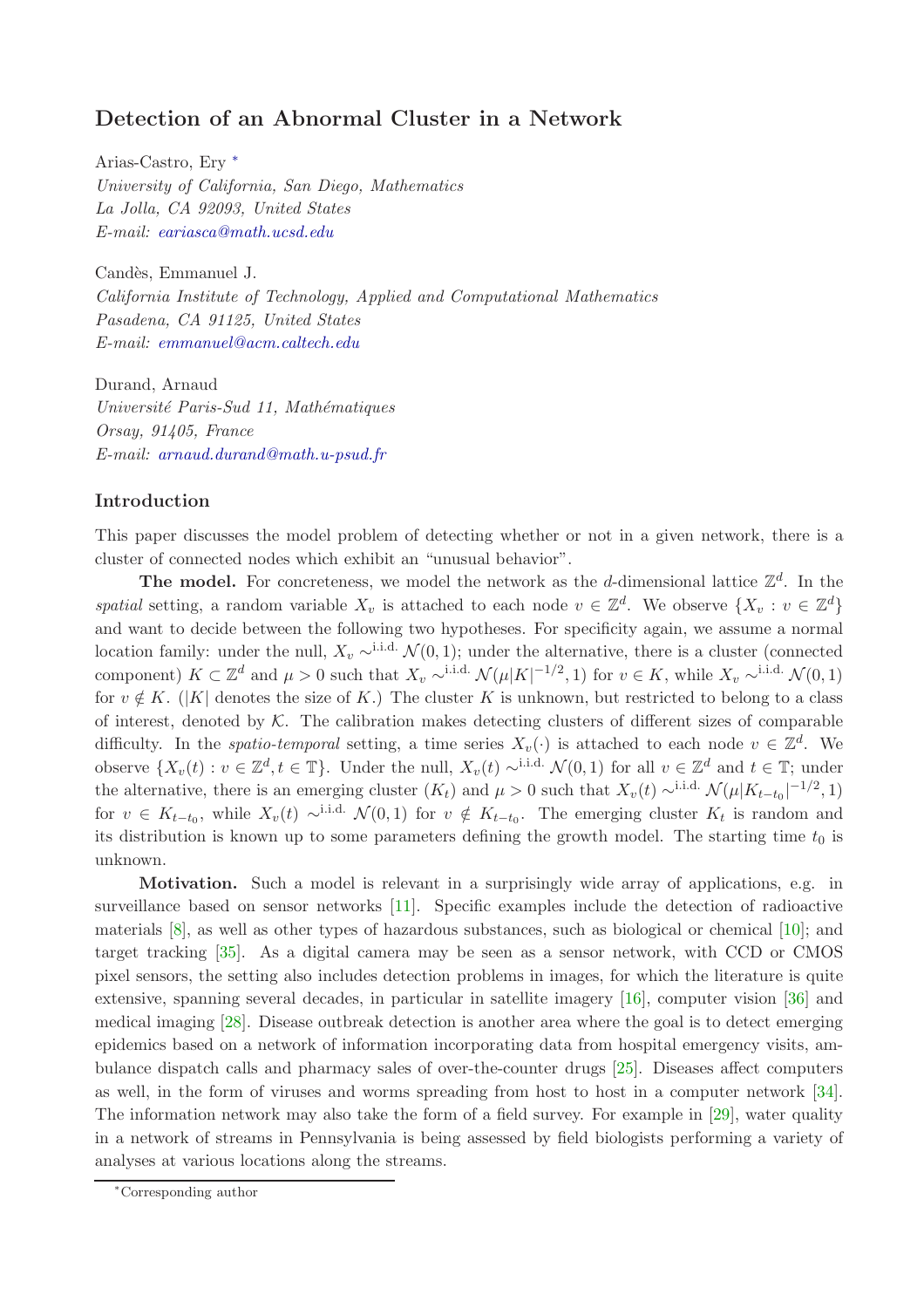Methods. By far, the most common test rejects for large values of the *scan statistic* [\[23\]](#page-7-6). The method is quite pervasive and appears under different names, such as *matched filters* or *deformable templates* in the engineering literature, and corresponds to the *generalized likelihood ratio test* under the normal model assumed here. The scan statistic was originally proposed for point processes [\[17\]](#page-6-4). In our particular model, the scan statistic takes the form of

$$
\max_{K \in \mathcal{K}} |K|^{-1/2} \sum_{v \in K} X_v.
$$

The scan statistic is often implicitly assumed to be near-optimal, which explains its popularity. Many variations have been proposed, motivated in part by the fact that it is challenging to compute, in particular when the class  $K$  is nonparametric. We mention the *level-sets* method proposed in [\[30\]](#page-7-7), which extracts upper level sets of the node values and sums the node values over each connected component.

Literature. Although the detection problem formulated above seems of great practical relevance, the statistics literature is almost silent on the subject, with the notable exception of the sibling topics of change-point analysis [\[9\]](#page-6-5) and sequential analysis [\[33\]](#page-7-8). Indeed, the former is a special instance of the spatial setting where the graph is the one-dimensional lattice; the latter is a special case of the spatio-temporal setting where the graph is reduced to a single node. The framework of multiple hypothesis testing [\[5,](#page-6-6) [15,](#page-6-7) [14\]](#page-6-8) may also be seen as a special case of our spatial setting where the graph is the complete graph, essentially ignoring the spatial information.

The vast majority of publications addressing the task of detection in sensor networks are found the engineering literature. They tend to assume overly simplistic models where the alternative is simple; the papers instead focus on other aspects of sensor networks such as bandwith. In stark contrast, in all the applications described earlier, the set of alternatives is composite. On the other hand, most papers addressing composite alternatives assume a parametric model (e.g. discs) for clusters [\[23,](#page-7-6) [26,](#page-7-9) [19\]](#page-6-9), for which theoretical results are available, especially in the case of images [\[3,](#page-6-10) [13,](#page-6-11) [21,](#page-7-10)[31,](#page-7-11)[7\]](#page-6-12). In particular, the scan statistic performs well in the sense that it is asymptotically minimax; this is shown in [\[3\]](#page-6-10) in a slightly different context tailored to image processing applications. The scan statistic performs well in nonparametric settings as well; in [\[3\]](#page-6-10), the scan statistic is indeed shown to be asymptotically minimax for the case of star-shaped clusters with 'smooth' boundaries. In [\[2\]](#page-6-13), the focus is on clusters that are paths of a certain length, and again the scan statistic is asymptotically minimax when the graph is a complete, regular tree, and near-minimax for many other types of graphs, such as the *d*-dimensional lattice for  $d \geq 3$ .

Our contribution. In this paper, we further investigate theoretical detection thresholds and the performance of the scan statistic both in the spatial and spatio-temporal models. For the practitioner, the main implication of this work is to confirm that the scan statistic enjoys a good performance in a wide variety of settings. This is the short version of a longer paper to be published later on, where the reader will find the proofs of the results stated here, extensions to other types of graphs and other node distributions, numerical experiments exploring a variety of algorithms, some novel, and a larger bibliography.

## The spatial setting

We implicitly assume that the graph  $\mathbb{Z}^d$  is naturally embedded in  $\mathbb{R}^d$ . We let  $B(x,r)$  denote the closed ball for the  $\ell^1$  (or any other) norm on  $\mathbb{R}^d$  with center x and radius  $r \geq 0$ . (Note that the  $\ell^1$ -norm coincides with the shortest path metric on  $\mathbb{Z}^d$ .) For a set of vertices  $K \subset \mathbb{Z}^d$ , define  $X_K = \sum_{v \in K} X_v$ . Let  $|K|$  denote the size of K, i.e. the number of vertices belonging to K. We consider an asymptotic setting  $(m \to \infty)$  relative to a sequence of problems defined by a sequence of clusters classes  $(\mathcal{K}_m)$ ,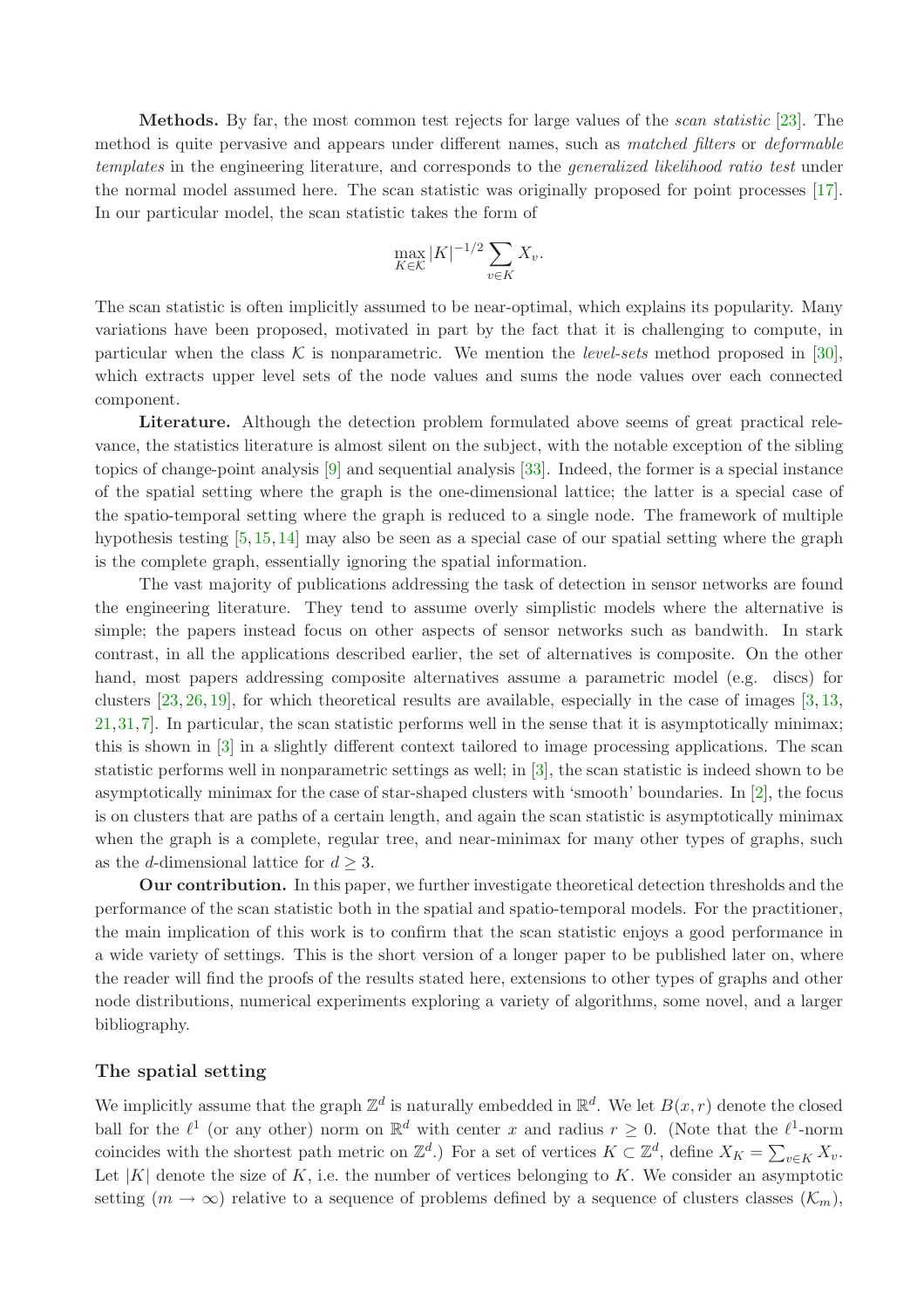and a sequence of positive numbers  $(\mu_m)$ ; the resulting alternative hypothesis is denoted  $H_1^m$ . Often, we will focus on the subgraph  $\mathbb{B}_m = \{-m, \ldots, m\}^d$ . For two sequences of real numbers  $(a_m)$  and  $(b_m)$ ,  $a_m \approx b_m$  means that  $a_m = O(b_m)$  and  $b_m = O(a_m)$ . For  $a, b \in \mathbb{R}$ , we use  $a \vee b$  (resp.  $a \wedge b$ ) to denote  $\max(a, b)$  (resp.  $\min(a, b)$ ).

#### A lower bound on the minimax detection rate

When the clusters in the class  $\mathcal{K}_m$  are disjoint, namely  $\mathcal{K}_m = \{K_1, \ldots, K_m\}$  with  $K_i \cap K_j = \emptyset$  for  $i \neq j$ , the statistics  $|K_1|^{-1/2}X_{K_1}, \ldots, |K_m|^{-1/2}X_{K_m}$ , which are jointly sufficient, are i.i.d. standard normal under the null, while under an alternative one of them has mean  $\mu_m$ . This is the classical 'Needle in a Haystack Problem' [\[20\]](#page-7-12) and it is known that the two hypotheses are asymptotically inseparable (contiguous) if  $\overline{\lim}_{m\to\infty} \mu_m(\log m)^{-1/2} < \sqrt{2}$ . This is easily extended to the general case where the clusters may intersect. Let  $\sqcup_m$  denote the maximum number of disjoint clusters in  $\mathcal{K}_m$ . Then,  $H_0$  and  $H_1^m$  are asymptotically inseparable if  $\overline{\lim}_{m\to\infty} \mu_m (\log \sqcup_m)^{-1/2} < \sqrt{2}$ . When clusters intersect substantially, we employ the usual stratagem of defining a prior on the set of alternatives, here indexed by clusters in  $\mathcal{K}_m$ ; this is for example done in [\[2\]](#page-6-13).

**Lemma 1** *Suppose there is a prior*  $\Psi_m$  *on*  $\mathcal{K}_m$  *with positive constants*  $k_m$ ,  $a_m$  *such that for all*  $K \in$  $supp(\Psi_m)$ ,  $|K| \approx k_m$  *and, for*  $K, K' \sim \Psi_m$  *independent,* 

$$
\mathbf{P}\left\{|K\cap K'|\geq \ell\right\} \leq B_m e^{-\ell/B_m}, \ \forall \ell\geq 0.
$$

Then,  $H_0$  and  $H_1^m$  are asymptotically inseparable if

$$
\lim_{m \to \infty} \mu_m k_m^{-1/2} (B_m \log B_m)^{1/2} = 0.
$$

#### An entropy bound for the scan statistic

Regarding the performance of the scan statistic, a simple application of Boole's inequality and standard bounds on the tail of the normal distribution shows that it asymptotically separates  $H_0$  and  $H_1^m$  if  $\underline{\lim}_{m\to\infty}\mu_m(\log\#K_m)^{-1/2} > \sqrt{2}$ , where  $\#K_m$  denotes the number of clusters in  $\mathcal{K}_m$ . A refinement is obtained in the usual way, by 'thinning out' the class of clusters using  $\varepsilon$ -nets; this is done in [\[4,](#page-6-14)[3\]](#page-6-10) to provide an upper bound on the detection rate achieved by the scan statistic. We follow this line of thought here. Given a class of clusters K and  $\varepsilon > 0$ , we consider its *ε*-covering number with respect to the symmetric difference (we call  $\varepsilon$ -net an  $\varepsilon$ -covering of minimal size):

$$
N_{\varepsilon}(\mathcal{K}) = \arg\min_{n} \left\{ K_1, \ldots, K_n \subset \mathbb{Z}^d : \quad \max_{K \in \mathcal{K}} \min_{j} \frac{|K\Delta K_j|}{|K| \wedge |K_j|} \leq \varepsilon \right\}.
$$

<span id="page-2-0"></span>The following result is similar to [\[3,](#page-6-10) Theorem 4.1].

**Lemma 2** *The scan statistic asymptotically separates*  $H_0$  *and*  $H_1^m$  *if there is a sequence*  $(\epsilon_m)$  *such that*

$$
\underline{\lim}_{m \to \infty} \mu_m(\log N_{\varepsilon_m}(\mathcal{K}_m) + \varepsilon_m \log \# \mathcal{K}_m)^{-1/2} > \sqrt{2}.
$$

*Moreover, if restricted to an*  $\varepsilon_m$ -net, the scan statistic asymptotically separates  $H_0$  and  $H_1^m$  if

$$
\lim_{m \to \infty} \mu_m (1 - \varepsilon_m)^{1/2} (\log N_{\varepsilon_m}(\mathcal{K}_m))^{-1/2} > \sqrt{2}.
$$

The second part of Lemma [2](#page-2-0) is particularly useful for large (nonparametric) classes of clusters, where scanning over all clusters in the class is often impractical.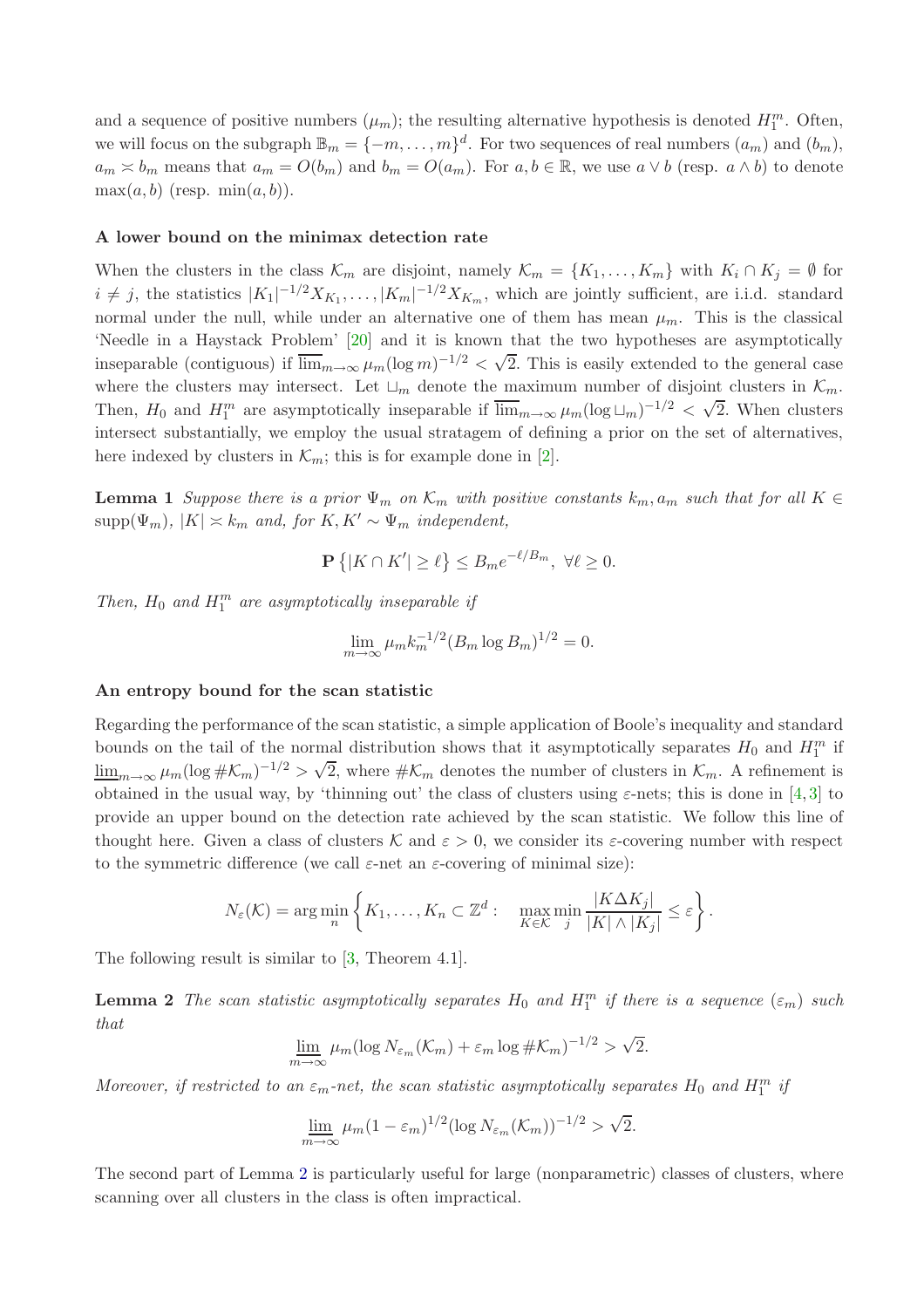#### Specific examples

Equipped with tools to obtain lower bounds on the minimax detection rate and upper bounds on the rate achieved by the scan statistic, we now consider specific classes of cluters. The variety of settings we examine is wide and large.

**Classes of thick clusters.** Consider the simple class  $\mathcal{K}_m$  of d-dimensional hypercubes of side  $r_m$  that are within  $\mathbb{B}_m$ . Assuming that  $r_m = o(m)$ , there is a subset of disjoint clusters with cardinality  $[m/r_m]^d$ , so that we get the following lower bound on the minimax detection rate for  $\mathcal{K}_m$ :

$$
\overline{\lim}_{m \to \infty} \mu_m (\log m)^{-1/2} < \sqrt{2d}.
$$

In the context of pixel images, it is shown in [\[3\]](#page-6-10) that the scan statistic achieves that rate for a wide range of (mostly parametric) clusters classes. The same holds in our setting, and we prove that for a larger class of 'thick' clusters. For  $C \geq 1$ , let  $\mathcal{F}_{p,d}(C)$  be the subclass of bi-Lipschitz functions  $f: [-1, 1]^p \rightarrow [-1, 1]^d$  satisfying

$$
\sup_{x \neq y} \frac{\|f(x) - f(y)\|}{\|x - y\|} \leq C \inf_{x \neq y} \frac{\|f(x) - f(y)\|}{\|x - y\|}.
$$

For  $f: [-1,1]^p \to \mathbb{R}^d$ , define

 $\text{im}(f) = \{f(x) : x \in [-1,1]^p\}.$ 

<span id="page-3-0"></span>**Proposition 1** Let  $\mathcal{K}_m$  be the class of clusters of the form  $K_f = \text{im}(mf) \cap \mathbb{Z}^d$ ,  $f \in \mathcal{F}_{d,d}(C)$ . Then, *for*  $\varepsilon_m \to 0$  *slowly enough,* log  $N_{\varepsilon_m}(\mathcal{K}_m) \sim d \log m$ ; as a consequence, the scan statistic over an  $\varepsilon_m$ -net  $asymptotically \; separates \; H_0 \; and \; H_1^m \; \it{if}$ 

$$
\lim_{m \to \infty} \mu_m(\log m)^{-1/2} > \sqrt{2d}.
$$

Classes of smooth, thin clusters. Here we consider thin clusters that are smooth. For  $f: [-1, 1]^p \to \mathbb{R}^d$  and  $r > 0$ , define

$$
\text{im}(f,r) = \{ y \in \mathbb{R}^d : \min_{x \in [-1,1]^p} \|y - f(x)\| \le r \}.
$$

For a class of functions F, let  $M_n(\mathcal{F})$  be its *η*-covering number for the supnorm (we call *η*-net an  $\eta$ -covering of minimal size):

$$
M_{\eta}(\mathcal{F}) = \arg\min_{n} \{ \exists f_1, \dots, f_n : \max_{f \in \mathcal{F}} \min_{j} ||f - f_j||_{\infty} \leq \eta \}.
$$

For most parametric classes,  $\log M_n(\mathcal{F}) \sim q \log(1/\eta)$ , where q is the number of parameters defining the class. For most nonparametric smoothness classes, such as Hölder,  $\log M_\eta(\mathcal{F}) \approx (1/\eta)^\gamma$  for some exponent  $\gamma > 0$  [\[22\]](#page-7-13).

**Proposition 2** Fix two sequences,  $R_m = o(m)$  and  $r_m \le R_m$  with  $r_m \to \infty$ . Let F be a subclass *of*  $\mathcal{F}_{p,d}(C)$ ,  $p < d$ , with each  $f \in \mathcal{F}$  *having Lipschitz constant bounded below by*  $C^{-1}$ , and let  $\mathcal{K}_m$  be *the class of clusters* K *of the form*  $K_f = \text{im}(mf, r) \cap \mathbb{Z}^d$ ,  $f \in \mathcal{F}$ ,  $r_m \leq r \leq R_m$ . Let  $f_1, \ldots, f_{M_m}$ *be an*  $\eta_m$ -net for F, with  $\eta_m = o(r_m/m)$ . Then the scan statistic over  $K_{f_1}, \ldots, K_{f_{M_m}}$  asymptotically separates  $H_0$  and  $H_1^m$  if

$$
\overline{\lim}_{m \to \infty} \mu_m (\log M_m)^{-1/2} > \sqrt{2}.
$$

Classes of bands and paths. We continue with larger classes of thin clusters. A *band* of length m and width r is of the form  $\bigcup_{j=0}^{m} B(v_j, r)$  where  $(v_0, \ldots, v_m)$  forms a path in  $\mathbb{Z}^d$  (of length m); we always assume that  $r \leq m$ . A band with zero width  $(r = 0)$  is an actual path. In the following, we exclude the case where  $\mathbb{Z}^d$  is of dimension  $d=1$  as it is covered by Proposition [1.](#page-3-0)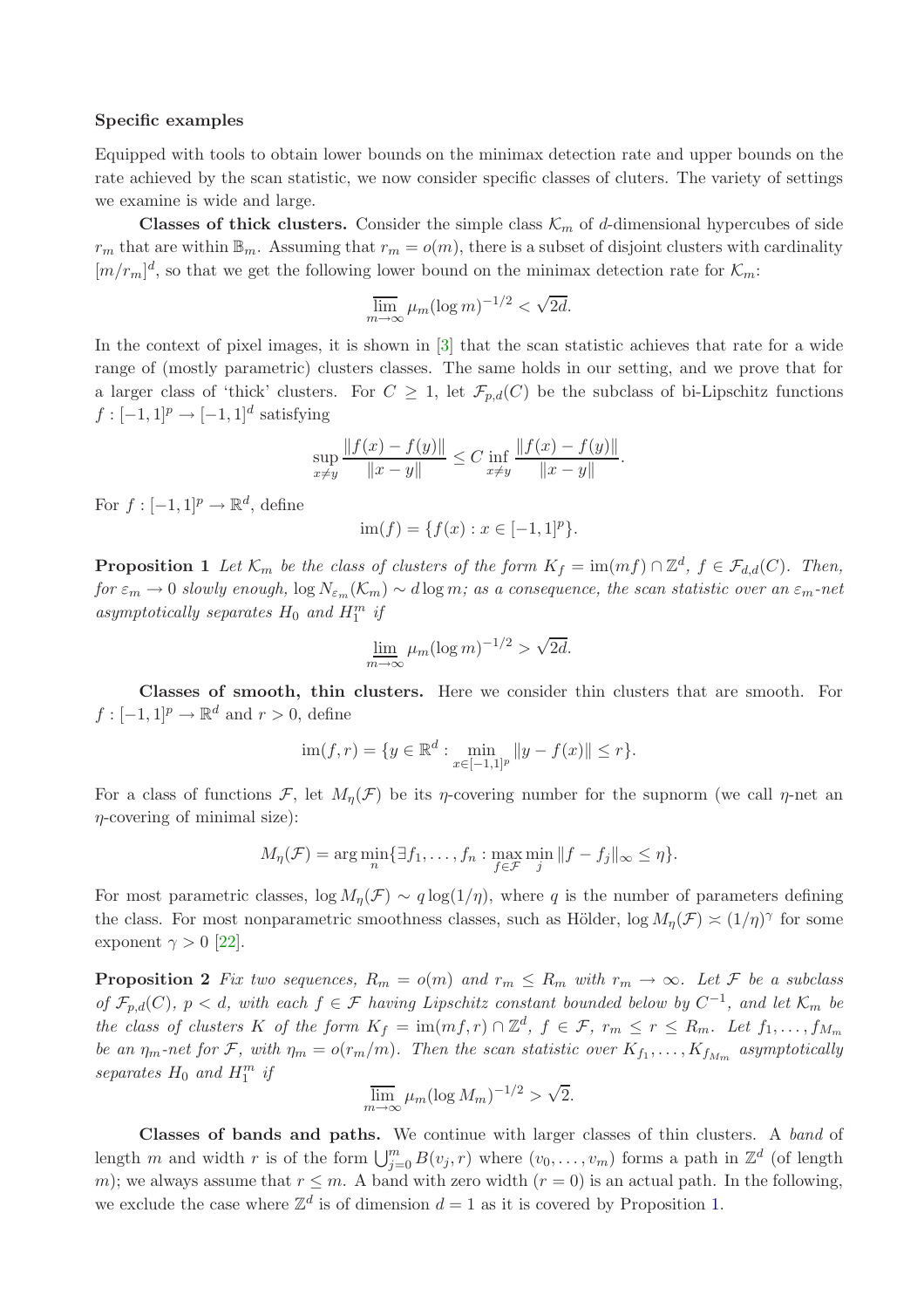**Proposition 3** Suppose  $d \geq 2$ , and let  $\mathcal{K}_m$  be the class of bands of width at least  $r_m$  generated by paths in  $\mathbb{Z}^d$  of length at most m of the form  $(v_0, \ldots, v_m)$ , starting at  $v_0 = 0$ . Then,  $H_0$  and  $H_1^m$  are *asymptotically inseparable if*

$$
\lim_{m \to \infty} \mu_m m^{-1/2} (r_m \vee 1) \log(m)^{3/2} \log(r_m \vee \log m)^{1/2} = 0, \quad \text{for } d = 2;
$$
  

$$
\lim_{m \to \infty} \mu_m m^{-1/2} (r_m \vee 1) \log(r_m \vee 1)^{(2d-1)/(2d-2)} = 0, \quad \text{for } d \ge 3.
$$

*On the other hand, for any*  $d \geq 2$ ,  $\log N_{1/2}(\mathcal{K}_m) \asymp m(r_m \vee 1)^{-1}$ . As a consequence, the scan statistic *over a corresponding*  $\varepsilon_m$ -net asymptotically separates  $H_0$  and  $H_1^m$  if

$$
\lim_{m \to \infty} \mu_m m^{-1/2} (r_m \vee 1)^{1/2}
$$
 is large enough.

The lower bound on the minimax detection rate is actually valid for the subclass of bands of width exactly  $r_m$  and generated by nondecreasing paths in  $(\mathbb{Z}^+)^d$ , that is paths with transitions of the form  $(n_1, \ldots, n_d) \to (n_1 + \varepsilon_1, \ldots, n_d + \varepsilon_d)$  with  $\varepsilon_i \in \{0, 1\}$  and  $\varepsilon_1 + \cdots + \varepsilon_d = 1$ . Also, if the starting point is unknown, then the problem is of course at least as hard.

Classes of arbitrary clusters. By arbitrary cluster we simply mean a connected component. Arbitrary connected components in the square lattice are sometimes called *animals* or *polyominos*, which are well-studied objects in combinatorics. We mention in passing the results in [\[12\]](#page-6-15) which provide a law of large numbers for the scan statistic under the null. Otherwise, such objects are fairly new to statistics. Detecting animals is of course harder than detecting paths, since paths are themselves animals; so in general the rate is nonparametric. However, using the simplest bounds on the detection rate and on the rate achieved by the scan statistic, we obtain a sharp, parametric rate for small, arbitrary clusters.

**Proposition 4** Let  $\mathcal{K}_m$  be the class of animals of size  $k_m = o(m)$  contained in  $\mathbb{B}_m$ . Then  $H_0$  and H<sup>m</sup> 1 *are asymptotically inseparable if*

$$
\overline{\lim}_{m \to \infty} \mu_m (\log m)^{-1/2} < \sqrt{2d}.
$$

*On the other hand, if*  $K_m$  *is the class of animals of size not exceeding*  $k_m = o(\log m)$  *contained in*  $\mathbb{B}_m$ *, the scan statistic asymptotically separates*  $H_0$  *and*  $H_1^m$  *if* 

$$
\lim_{m \to \infty} \mu_m(\log m)^{-1/2} > \sqrt{2d}.
$$

Note that, in general, we can obtain a quick (naive) upper bound on the detection rate for large clusters by considering the simple test that rejects for large values of  $\sum_{v \in \mathbb{B}_m} X_v$ . This test asymptotically separates  $H_0$  and  $H_1^m$  if  $\underline{\lim}_{m\to\infty}\mu_m k_m^{1/2}m^{-d/2}=\infty$ , assuming the clusters in  $\mathcal{K}_m$  have size bounded below by  $k_m$ .

#### The spatio-temporal setting

For concreteness, and because of its relevance to applications such as disease outbreak detection, we assume that the graph is the two dimensional lattice  $\mathbb{Z}^2$ . Though it is tempting to see this setting as a special case of the spatial setting in  $\mathbb{Z}^3$ , with time as the third dimension, we only consider space-time clusters that grow over time. Therefore, we only search through time starting at the most recent time and this only adds a negligible term in the detection rate. In the discussion that follows, we observe the process  $\{X_v(t) : v \in \mathbb{Z}^2; t = 0, ..., m\}.$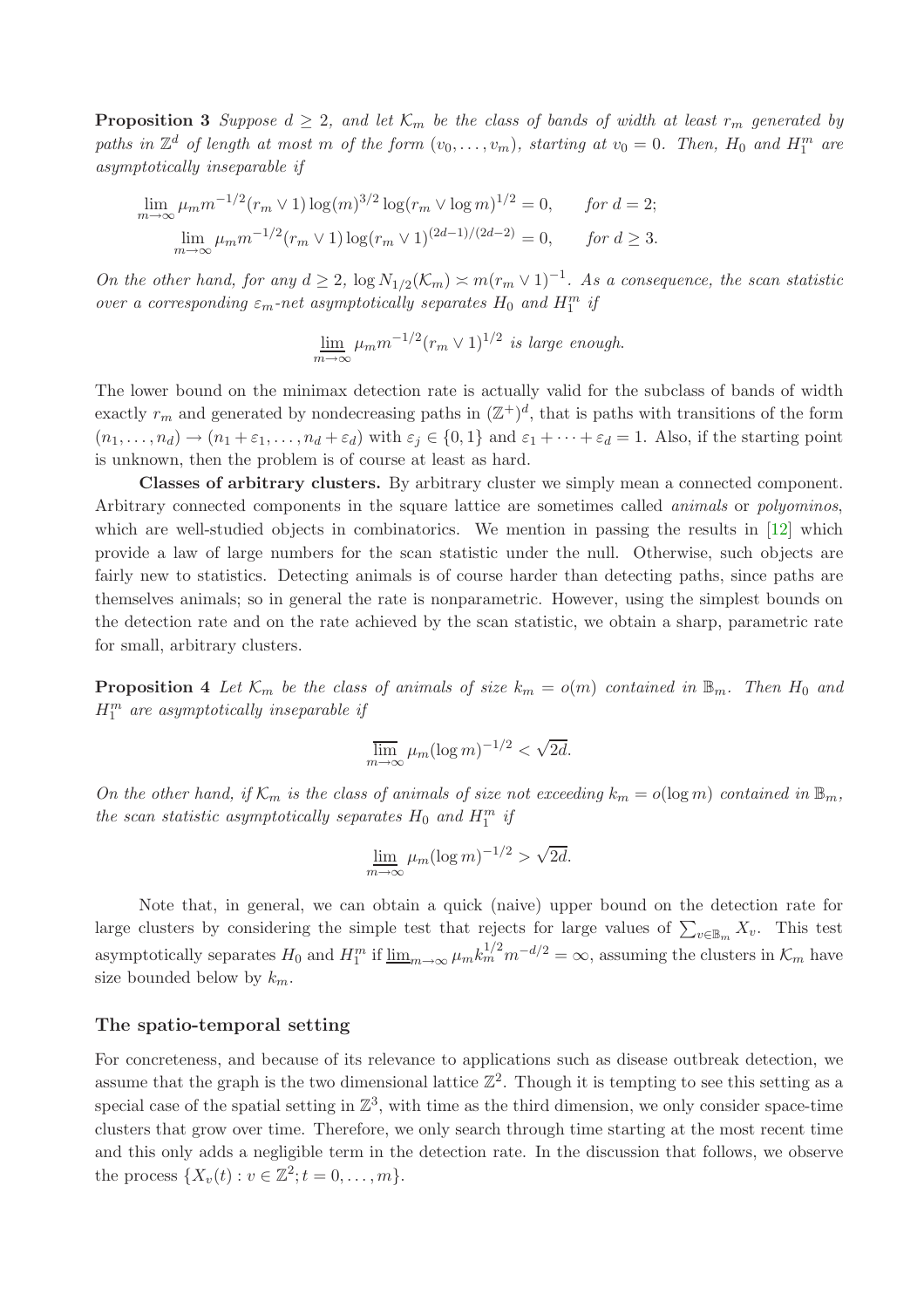#### Growth models

We start by describing the *Richardson's model* [\[32\]](#page-7-14), which is perhaps the simplest. Using standard terminology, we say that a node is occupied if it belongs to the cluster. Given a parameter  $p \in (0, 1)$ , the cluster grows as follows. At time 0, a few nodes are occupied. When a node is occupied, it remains so indefinitely. At time t, a node becomes occupied with probability  $p$  if one of its neighbors is occupied. All the decisions at different times and different locations are made independently of each other. Richardson's model is a special case of *threshold growth automata* [\[18,](#page-6-16)[6\]](#page-6-17), which have been used to model epidemics [\[1\]](#page-6-18). Here, a site is occupied with probability non-decreasing in the number of its neighbors already occupied.

## Growth models with limiting shape

We say that a growth process  $K_t$  in  $\mathbb{Z}^2$  has *limiting shape*  $S \subset \mathbb{R}^2$  if there is  $v_0 \in \mathbb{Z}^2$  such that

$$
\lim_{t \to \infty} \mathbf{P}\left( (1-\varepsilon)tS \cap \mathbb{Z}^d \subset K_t - v_0 \subset (1+\varepsilon)tS \cap \mathbb{Z}^d \right) = 1, \quad \forall \varepsilon > 0.
$$

Threshold growth automata develop a polygonal limiting shape [\[18,](#page-6-16) [6\]](#page-6-17). Perhaps less relevant for modeling epidemics, *internal diffusion limited aggregation* is another growth model with a limiting shape [\[27\]](#page-7-15). The following proposition considers a setting similar to that of Proposition [1.](#page-3-0)

**Proposition 5** *Suppose the growth process*  $K_t$  *has limiting shape*  $S = \text{im}(f)$  *for some*  $f \in \mathcal{F}_{2,2}(C)$ *,* and that  $K_t \subset \mathbb{B}_t$  for all times  $t_0 \leq t \leq m$ . Then,  $H_0$  and  $H_1^m$  are asymptotically inseparable if

$$
\overline{\lim}_{m \to \infty} \mu_m (\log m)^{-1/2} < 2.
$$

*On the other hand, consider the scan statistic over space-time cones with base any spatial cluster in an*  $\varepsilon_m$ -net implicitly defined in Proposition [1;](#page-3-0) it asymptotically separates  $H_0$  and  $H_1^m$  if

$$
\lim_{m \to \infty} \mu_m (\log m)^{-1/2} > 2.
$$

### Near-isotropic growth models

The condition that the growth model has a limiting shape may be relaxed. For a constant  $C > 1$ , a growth model  $K_t$  is said to be *near-isotropic* if there is a node  $v_0$  such that

$$
\lim_{t \to \infty} P\left(B(v_0, C^{-1}t) \subset K_t \subset B(v_0, Ct)\right) = 1.
$$

For instance, growth models with asymptotic limiting shape corresponding to a bounded, open subset of  $\mathbb{R}^2$  containing the origin, are near-isotropic.

**Proposition 6** Assume that the growth process  $K_t$  is near-isotropic, with  $K_t \subset \mathbb{B}_t$  for all times  $t_0 \leq t \leq m$ . Then,  $H_0$  and  $H_1^m$  are asymptotically inseparable if

$$
\overline{\lim}_{m \to \infty} \mu_m(\log m)^{-1/2} \text{ is sufficiently small.}
$$

*On the other hand, consider the scan statistic over space-time cylinders with base*  $B(v,r) \subset \mathbb{B}_m$ ; it  $asymptotically \; separates \; H_0 \; and \; H_1^m \; \it{ij}$ 

$$
\lim_{m \to \infty} \mu_m(\log m)^{-1/2}
$$
 is sufficiently large.

Of course, using cones instead of cylinders would provide even sharper (implicit) constants. Here we chose to use cylinders to draw a connection with the literature in disease outbreak detection [\[25,](#page-7-3) [24\]](#page-7-16).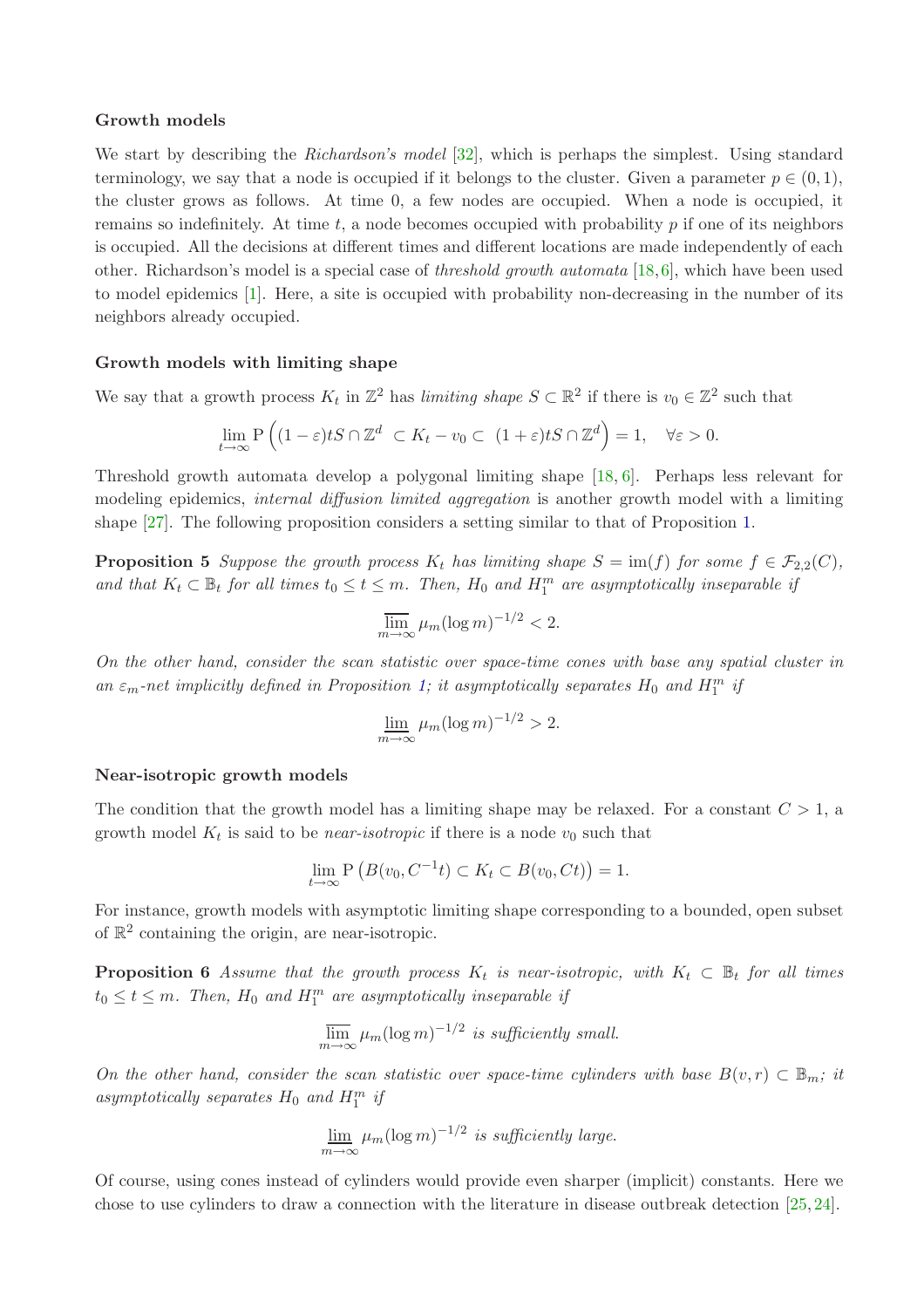### Acknowledgments

EAC was partially supported by a National Science Foundation grant (DMS-06-03890). EAC and EJC were partially supported by an Office of Naval Research grant (N00014-09-1-0258).

## <span id="page-6-18"></span>References

- <span id="page-6-13"></span>[1] S. Agur, O. Diekmann, H. Heesterbeek, J. Cushing, M. Gyllenberg, M. Kimmel, F. Milner, P. Jagers, and T. Kostova, editors. *Epidemiology, cellular automata, and evolution*. Elsevier Ltd, Oxford, 1999.
- <span id="page-6-10"></span>[2] E. Arias-Castro, E. J. Cand`es, H. Helgason, and O. Zeitouni. Searching for a trail of evidence in a maze. *Ann. Statist.*, 36(4):1726–1757, 2008.
- <span id="page-6-14"></span>[3] E. Arias-Castro, D. Donoho, and X. Huo. Near-optimal detection of geometric objects by fast multiscale methods. *IEEE Trans. Inform. Theory*, 51(7):2402–2425, 2005.
- <span id="page-6-6"></span>[4] E. Arias-Castro, D. L. Donoho, X. Huo, and C. A. Tovey. Connect the dots: how many random points can a regular curve pass through? *Adv. in Appl. Probab.*, 37(3):571–603, 2005.
- <span id="page-6-17"></span>[5] Y. Benjamini and Y. Hochberg. Controlling the false discovery rate: a practical and powerful approach to multiple testing. *J. Roy. Statist. Soc. Ser. B*, 57(1):289–300, 1995.
- <span id="page-6-12"></span>[6] T. Bohman and J. Gravner. Random threshold growth dynamics. *Random Structures Algorithms*, 15(1):93– 111, 1999.
- <span id="page-6-1"></span>[7] M. V. Boutsikas and M. V. Koutras. On the asymptotic distribution of the discrete scan statistic. *J. Appl. Probab.*, 43(4):1137–1154, 2006.
- <span id="page-6-5"></span>[8] S. M. Brennan, A. M. Mielke, D. C. Torney, and A. B. Maccabe. Radiation detection with distributed sensor networks. *Computer*, 37(8):57–59, 2004.
- [9] E. Carlstein, H.-G. M¨uller, and D. Siegmund, editors. *Change-point problems*. Institute of Mathematical Statistics Lecture Notes—Monograph Series, 23. Institute of Mathematical Statistics, Hayward, CA, 1994. Papers from the AMS-IMS-SIAM Summer Research Conference held at Mt. Holyoke College, South Hadley, MA, July 11–16, 1992.
- <span id="page-6-2"></span>[10] Y. Cui, Q. Wei, H. Park, and C. Lieber. Nanowire Nanosensors for Highly Sensitive and Selective Detection of Biological and Chemical Species. *Science*, 293(5533):1289–1292, 2001.
- <span id="page-6-15"></span><span id="page-6-0"></span>[11] D. Culler, D. Estrin, and M. Srivastava. Overview of sensor networks. *IEEE Computer*, 37(8):41–49, 2004.
- [12] A. Dembo, A. Gandolfi, and H. Kesten. Greedy lattice animals: negative values and unconstrained maxima. *Ann. Probab.*, 29(1):205–241, 2001.
- <span id="page-6-11"></span>[13] A. Desolneux, L. Moisan, and J.-M. Morel. Maximal meaningful events and applications to image analysis. *Ann. Statist.*, 31(6):1822–1851, 2003.
- <span id="page-6-8"></span>[14] D. Donoho and J. Jin. Higher criticism for detecting sparse heterogeneous mixtures. *Ann. Statist.*, 32(3):962–994, 2004.
- <span id="page-6-7"></span><span id="page-6-3"></span>[15] B. Efron. Size, power and false discovery rates. *Ann. Statist.*, 35(4):1351–1377, 2007.
- [16] D. Geman and B. Jedynak. An active testing model for tracking roads in satellite images. *IEEE Trans. Pattern Anal. Mach. Intell.*, 18:1–14, 1996.
- <span id="page-6-4"></span>[17] J. Glaz, J. Naus, and S. Wallenstein. *Scan statistics*. Springer Series in Statistics. Springer-Verlag, New York, 2001.
- <span id="page-6-16"></span><span id="page-6-9"></span>[18] J. Gravner and D. Griffeath. Random growth models with polygonal shapes. *Ann. Probab.*, 34(1):181–218, 2006.
- [19] A. Hobolth, J. Pedersen, and E. B. V. Jensen. A deformable template model, with special reference to elliptical templates. *J. Math. Imaging Vision*, 17(2):131–137, 2002. Special issue on statistics of shapes and textures.